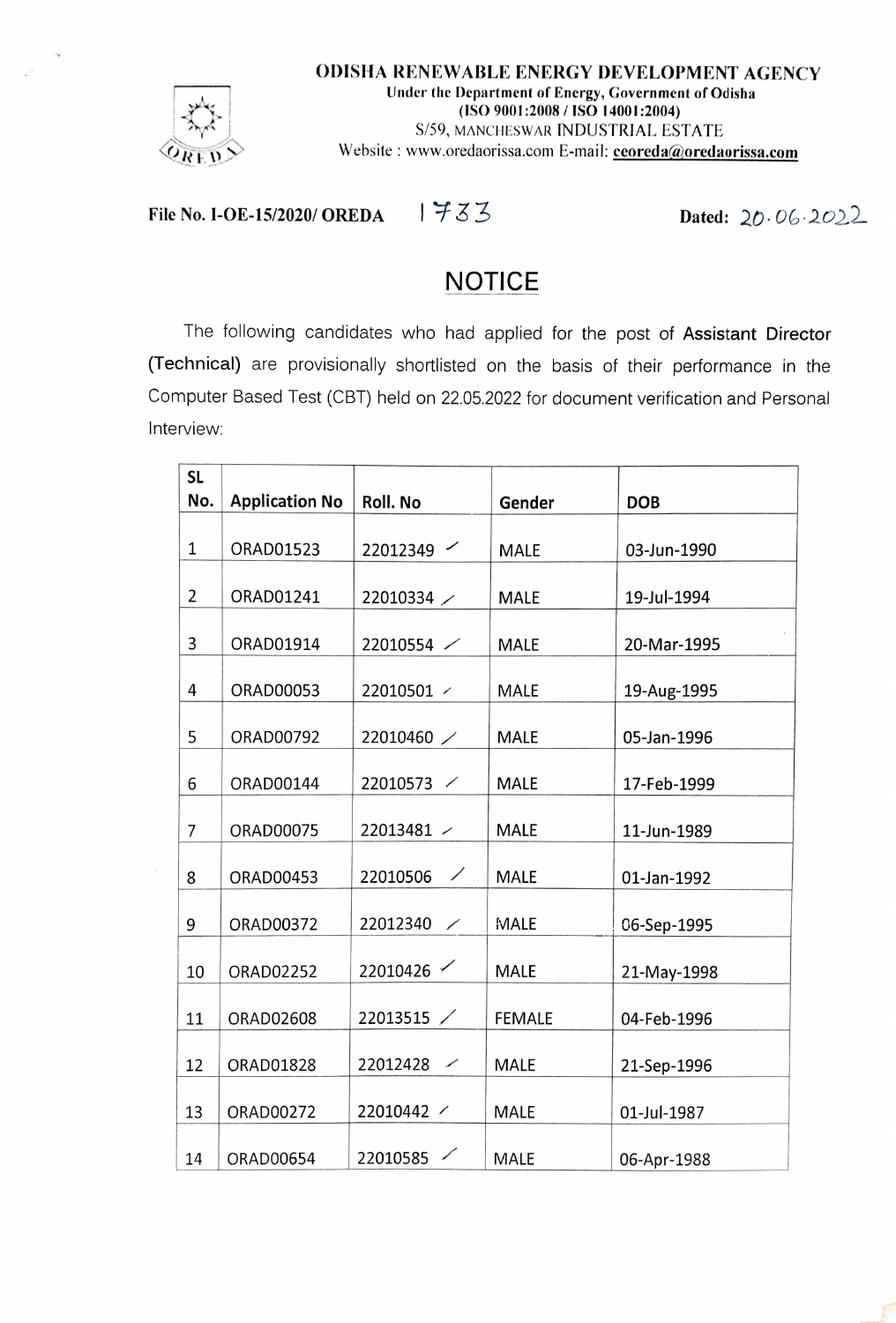| 15 | ORAD00021        | 22010311 | <b>FEMALE</b>                             | 07-Jun-1990 |
|----|------------------|----------|-------------------------------------------|-------------|
| 16 | <b>ORAD02287</b> | 22010874 | <b>MALE</b><br>$\overline{\phantom{a}}$   | 06-Jun-1991 |
| 17 | ORAD00533        | 22010489 | MALE /                                    | 10-Apr-1995 |
| 18 | ORAD00606        | 22013485 | MALE /                                    | 01-Jul-1995 |
| 19 | ORAD02260        | 22010215 | FEMALE /                                  | 01-Jun-1993 |
| 20 | ORAD02703        | 22010465 | <b>FEMALE</b><br>$\overline{\phantom{a}}$ | 03-May-1994 |
| 21 | ORAD00373        | 22013165 | FEMALE                                    | 07-Jun-1995 |
| 22 | ORAD01453        | 22010507 | $\overline{\phantom{a}}$<br><b>MALE</b>   | 06-Jul-1987 |
| 23 | ORAD00681        | 22010366 | MALE $\angle$                             | 07-Oct-1996 |
| 24 | ORAD01672        | 22010446 | FEMALE /                                  | 14-Jul-1991 |
| 25 | ORAD00283        | 22010527 | <b>FEMALE</b><br>$\overline{\phantom{a}}$ | 04-Jun-1993 |
| 26 | <b>ORAD00050</b> | 22010204 | ∕<br><b>MALE</b>                          | 03-Jul-1994 |
| 27 | ORAD02148        | 22010924 | ∕<br><b>MALE</b>                          | 26-Jul-1990 |
| 28 | ORAD00096        | 22013494 | <b>MALE</b>                               | 16-Feb-1996 |
| 29 | ORAD00443        | 22012355 | ✓<br><b>FEMALE</b>                        | 14-Apr-1997 |
| 30 | ORAD00183        | 22010525 | <b>MALE</b><br>✓                          | 25-Apr-1994 |
| 31 | ORAD00310        | 22010167 | <b>FEMALE</b><br>∕                        | 07-Feb-1995 |
| 32 | ORAD00789        | 22013533 | $\overline{\phantom{a}}$<br><b>FEMALE</b> | 31-May-1997 |
| 33 | ORAD01230        | 22010185 | <b>FEMALE</b>                             |             |
|    |                  |          |                                           | 23-Jan-1986 |
| 34 | ORAD01816        | 22013047 | ∕<br><b>MALE</b>                          | 16-Jun-1986 |
| 35 | ORAD02569        | 22011027 | ╱<br><b>MALE</b>                          | 05-Jul-1991 |
| 36 | ORAD02702        | 22013427 | MALE /                                    | 10-Aug-1994 |
| 37 | ORAD00572        | 22010445 | <b>MALE</b>                               | 08-Jun-1996 |